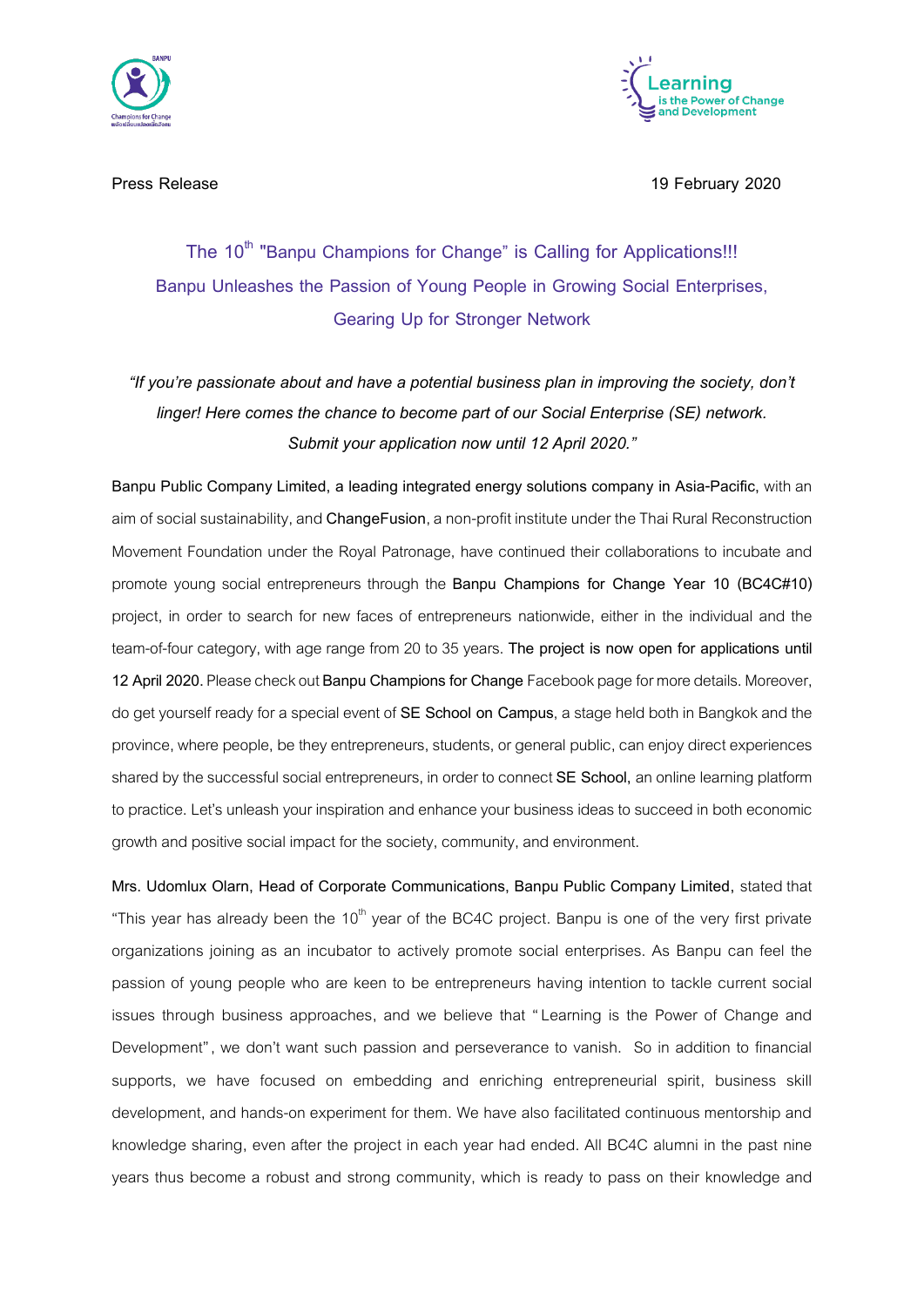



experiences to the next-generation entrepreneurs. During the past few years, we had extended our SE learning platform through SE School online and SE networking activities, which were not limited to only entrepreneurs, as they were also open for end consumers. This will be another goal of us in building an ecosystem that encourages SE growth as well as social betterment."

For the successful candidates of BC4C#10, they will be entitled to participate in workshopsand trainings and gain advice from a multidisciplinary team of professionals. Moreover, they will also learn from the alumni about their experiences in various angles, including business plan development, marketing, financial management, and social impact assessment. Furthermore, other participants from the SE network will be there to help strengthen the enterprises to attain the sustainable growth.

**For more details, please go to [www.facebook.com/banpuchampions](http://www.facebook.com/banpuchampions) Open for applications now until 12 April 2020. Download the application from <http://bit.ly/2Sk9G9J> For further inquiries, please contact: 087-075-4815, or banpuchampions@gmail.com**

#### ###

#### **About Banpu Public Company Limited**

Banpu Public Company Limited is a leading integrated energy solutions company in the Asia-Pacific operating three core groups of businesses – energy resources, energy generation, and energy technology – in ten countries: Thailand, Indonesia, China, Australia, Lao PDR, Mongolia, Singapore, Japan, the United States of America and Vietnam.

#### **"Learning is the Power of Change and Development"**

Banpu's CSR and other social-oriented activities are based on the firm belief that "learning is the power of change and development" for people and society by emphasizing the promotion and development of continued "learning" among young people and communities in a number of ways. Banpu supports sustainable development of communities and society through a variety of learning opportunities for both individuals and teams, ranging from daily real-life experiences both in- and outside the classroom, to hands-on practice that enhances capabilities and skills.